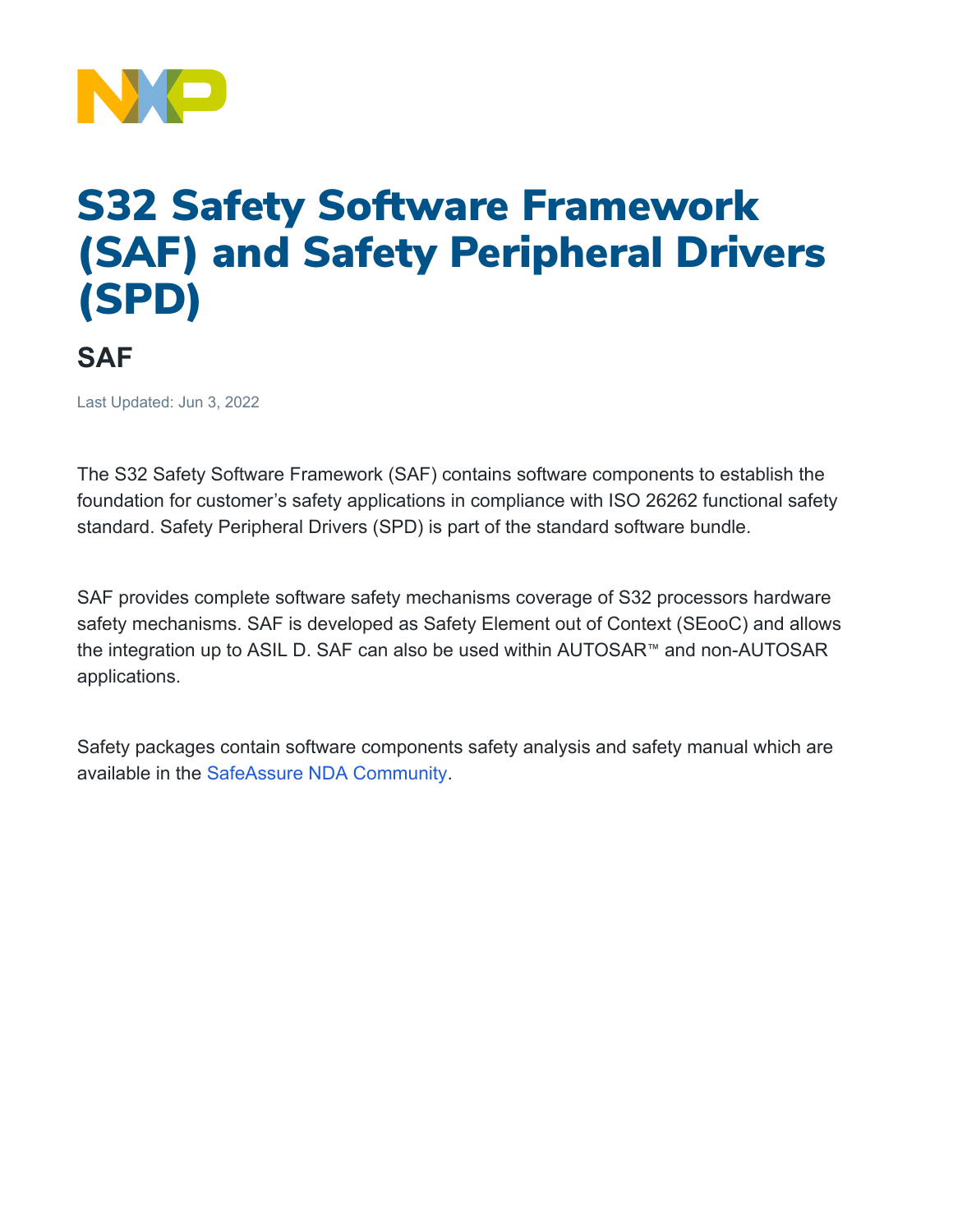**S32 Safety Software Framework (SAF) and Safety Peripheral Drivers (SPD) Block Diagram Block Diagram**



## **S32 Safety Software Framework Block Diagram Block Diagram**